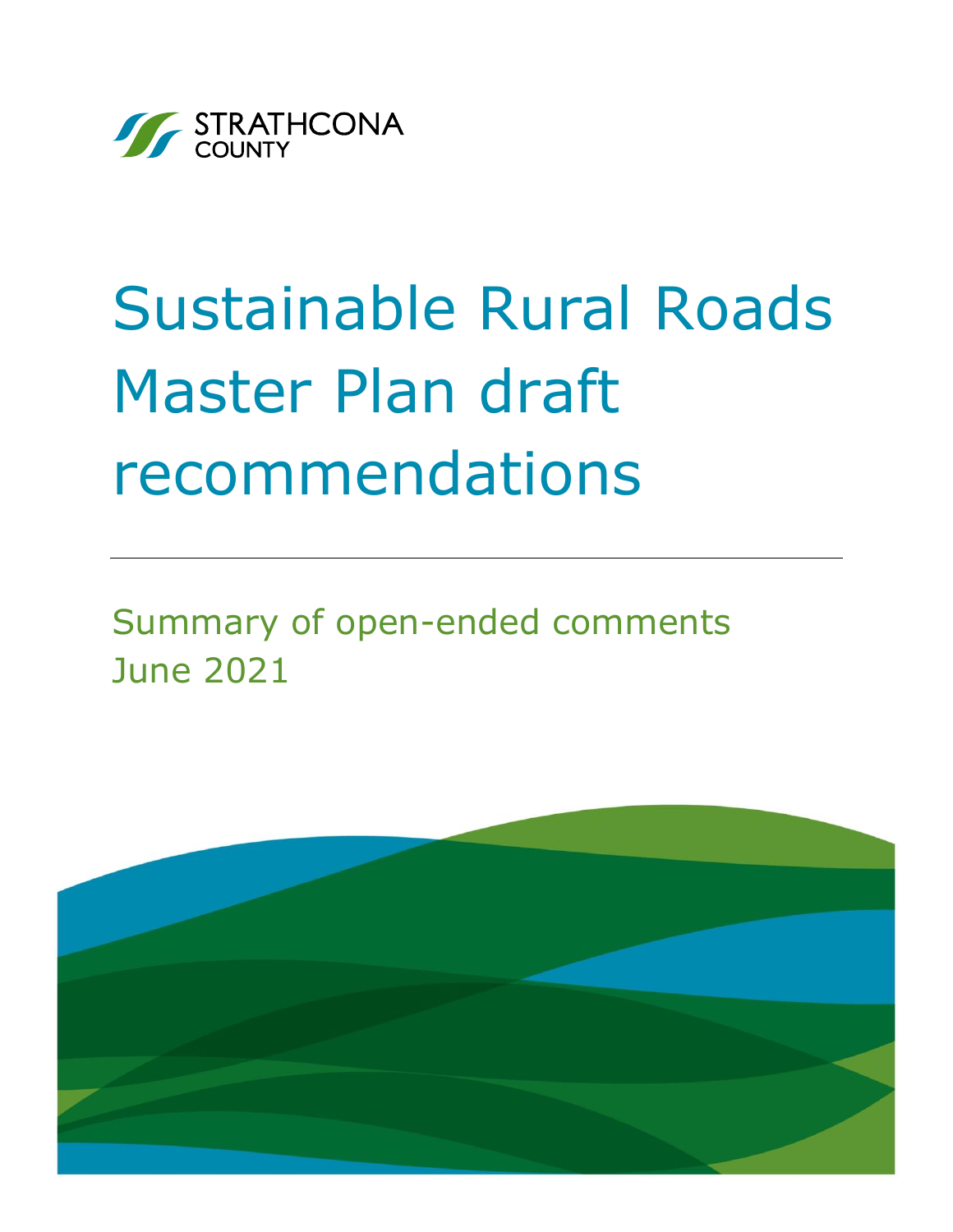Strathcona County is currently updating the 2010 Sustainable Rural Roads Master Plan, which guides how rural roads are maintained and improved. An online survey and open houses were held in 2019 to gather resident and road user input.

## Draft recommendations

In April 2021, Strathcona County shared the [draft recommendations](https://www.strathcona.ca/council-county/plans-and-reports/strategic-documents/transportation-roads/sustainable-rural-roads-master-plan/) for updating the SRRMP. The recommendations were informed by [public engagement](https://www.strathcona.ca/files/files/tas-srrmp-engagement-summary-report.pdf) and outline the decision-making process and next steps for finalizing an updated master plan.

As part of the draft recommendations, residents were provided the opportunity to share any additional comments or feedback they may have. In total, 19 respondents shared their thoughts.

#### OPEN-ENDED FEEDBACK

The open-ended comments included a range of themes or topics, including:

- The need for walking/bike trails or wider shoulders
- Concerns about specific roads, including speed, conditions or traffic volume
- Concern for value of tax dollars with road maintenance
- Need for improved line markings
- Comments about the draft recommendations too vague, difficulty reading the presentation
- Traffic lights need/no need in certain locations

The most common theme related to the need for multi-use trails, including this comment:

"I know myself and our neighbours would be excited to see an option to have cycle pathways/walking pathways along some of the range roads from communities… This would be a wonderful way to help the community come together in rural seetings, promote safety, and prevent risk and hazards to drivers."

### Next steps

The final recommendations will be presented to Council for approval in fall 2021.